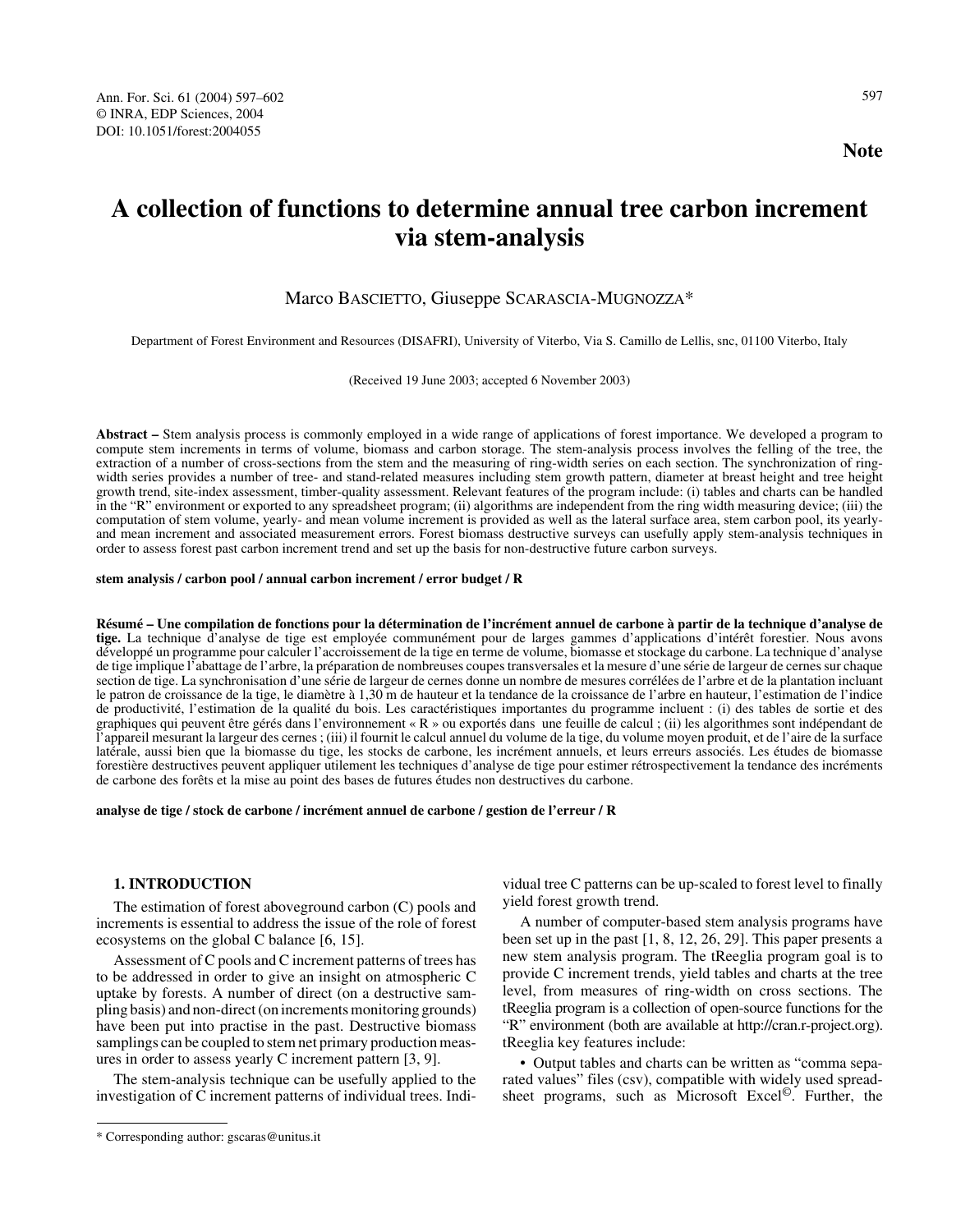program works with any ring-width measuring equipment, provided that its output files are converted to csv files.

• Result tables include stem lateral surface area, pool and increment in terms of C pool, dry-matter wood weight and fresh volume.

• In order to account for the complex architecture of broadleaf trees, stem analysis can be performed on the large branches originating from each fork. tReeglia will build a comprehensive stem analysis table at the tree-level by joining the stem and branches tables.

• The built-in error budget algorithm provides error estimation associated to stem C and dry-matter wood weight taking into account wood volume coefficient uncertainty, wood C content uncertainty and wood density uncertainty.

• The program is distributed under the GPL licence, its source code can be modified by anyone and redistributed under the same licence.

## **2. STEM ANALYSIS ALGORITHMS**

## **2.1. Volume correction**

Wood is a hygroscopic material, hence its water content depends on the temperature and humidity content of the air. Ring-widths are usually measured at room mean temperature and humidity. Measures of the reduction of volume from the wet-state to the room mean temperature and humidity state, should be carried out on a number of test cross-sections. The mean coefficient and its standard error will be used to expand the computed stem volume to fresh volume.

If wood volume coefficients are not purposely measured, one should refer to the list of species-specific volume coefficient values in Appendix B [24]. The list provides oven-dry wood  $(V_D)$  to fresh-wood  $(V)$  volume coefficients  $(S_V)$  for several forestrelevant species ( $S_V = V/V_D$ ). To avoid inconsistencies due to dependency of data, *SV* should be measured on an independent set of cross-sections. If radial increments are measured on cross-sections equilibrated to mean room temperature and humidity, the appendix coefficients should to be halved [14]  $(S_V = (S_V - 1)/2 + 1).$ 

### **2.2. Height/age algorithm**

Considering any two sections on a tree, typically the upper one contains fewer rings than the lower one. This means that it took the tree a number of years equal to the difference in number of rings to grow up from the lower cross-section level to the upper one level. Geometrically each missing ring outlines an *hidden cone* whose tip lies within the log and whose base is formed by the ring itself. It is important to estimate tree upward movement between any two cross-sections in order to calculate the volume of each hidden cone.

A number of authors have proposed height interpolation algorithms (e.g. [7, 10, 20, 22, 25]). Upon comparison of five tree height interpolation procedures to actual tree heights, it has pointed out that residuals of Carmean corrected heights are very

low [11]. As a result the program has implemented Carmean algorithms to address the height/age issue.

Carmean algorithm includes a set of three equations. It is applied on each log within any two cross-sections and looped as many times as the number of missing rings on the upper cross-section. The equation range of applicability depends on log location [11]. Carmean's equations assume that:

• On the average, the annual height increment is equal for each year lying within the log.

• The cross-section height will occur in the middle of the annual leader.

The second assumption imposes a strong methodical bond to height correction computation. Although Carmean's algorithm is based on arbitrary assumption, it yields the best results when it comes to height increment on 2 m longer logs [11].

## **2.3. Increment trend algorithms**

The increment computation is a classic analysis in forestry. The equations adopted by tReeglia assume that tree profile can be identified by an Apollonius paraboloid [19]. The program employs the *trapezium* formula to measure stem volume (*V*).

Let the basal area of a section of *radius w* be:

$$
G=\pi\cdot w^2.
$$

The volume of the individual logs enclosed between the *i*th and the  $(i+1)$ <sup>th</sup> cross-section is computed through Smalian's formula (also known as the formula of the mean section):

$$
v_i = \frac{G_i + G_{i+1}}{2} \cdot (h_{i+1} - h_i). \tag{1}
$$

Stem volume (*V*) is calculated as the sum of each log volume and the volume of the cone formed by tree terminal bud and the highest cross-section:

$$
V = \sum_{i=1}^{n} v_i + \frac{G_n}{3} \cdot (h_{tree} - h_n).
$$
 (2)

Equations (1) and (2) are looped for each year of tree life to yield annual stem volume. Annual volume increments  $(I_v)$  are computed by subtraction of subsequent volume pools:  $I_y = V_y - V_{y-1}$ .

The volume coefficient  $(S_V)$  is applied to *V* and to  $I_v$  to yield estimates of fresh volume and annual fresh volume increments.

The dry-matter wood weight  $(W_w)$  is computed multiplying stem volume by the volume coefficient and by wood basic density  $(D_w)$ . Annual increments of dry-matter wood weight are computed applying a similar equation to *Iy*.

Stem C pool  $(W_C)$  is calculated by multiplying stem volume by the volume coefficient, by wood basic density and by the ratio of carbon to dry-matter wood weight  $(R_C)$ :  $W_C = V \cdot S_V \cdot D_W \cdot R_C$ . This equation is applied to  $I_y$  to provide annual C increments.

The lateral surface area of the individual logs enclosed by each cross-section (*ai*) is computed assuming that logs follow the profile of a paraboloid of Apollonius:  $a_i = \pi \cdot (w_i + w_{i+1}) \cdot$  $(h_{i+1} - h_i)$ .

Stem lateral surface area (*A*) is calculated as the sum of each log lateral area and the lateral area of the cone formed by tree tip:

$$
A=\sum_{i=1}^n a_i+\pi\cdot w_n\sqrt{w_n^2+\left(h_{tree}-h_n\right)^2}.
$$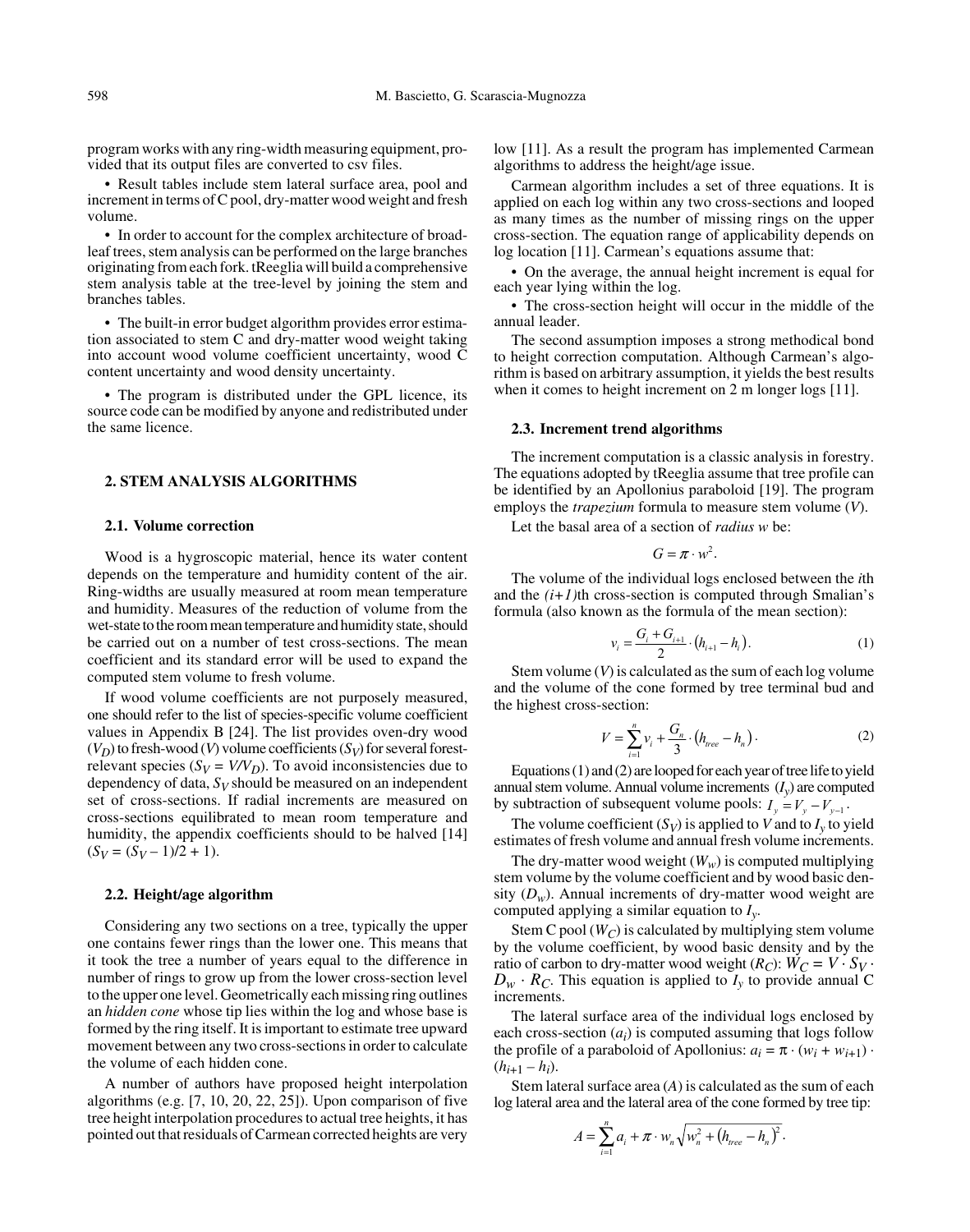|               | Tree density Basal area |     | Mean<br>(tree ha <sup>-1</sup> ) $(m^2 \text{ ha}^{-1})$ diameter (cm) height (m) | Dominant |
|---------------|-------------------------|-----|-----------------------------------------------------------------------------------|----------|
| Beech         | 2976                    | 12  | 7.0                                                                               | 13       |
| Ash and maple | 1792                    | 6.6 | 7.0                                                                               | 13       |

**Table I.** Stand forest parameters for the year 2000 (Mund 2001, pers. comm.).

## **2.4. Error budget algorithm**

Estimation errors affect either stem fresh volume, dry-matter wood weight and C pool. tReeglia error budget algorithm takes into account the bias introduced by the volume coefficient, the basic density and the wood C ratio.

The standard errors of volume coefficient, basic density and wood C ratio are combined using the standard formula of multiplicative error propagation for variables with uncorrelated variances:

$$
se(W_C) = W_C \cdot \sqrt{\left(\frac{se(S_V)}{S_V}\right)^2 + \left(\frac{se(D_W)}{D_W}\right)^2 + \left(\frac{se(R_C)}{R_C}\right)^2}.
$$

## **3. ASSESSMENT OF ABOVEGROUND C INCREMENT IN A BEECH STAND**

## **3.1. Materials and methods**

The aboveground C pool and the increment of a 30-years old mixed broadleaf stand was estimated for year 2000. The site is located in Thüringen, Germany (51 $^{\circ}$  20' N, 10 $^{\circ}$  22' E). It is an early stage of a well-established even-aged forest chronosequence.

The forest lies at 430 m a.s.l, mean annual precipitation is 750–800 mm and mean annual temperature is 6.5–7.0 °C. The forest soil is a very uniform, fertile, silty, clay loam brown luvisol.

The forest (Tab. I) is dominated by European beech (*Fagus sylvatica* L.) with presence of Ash (*Fraxinus excelsior* L.) and maple (*Acer pseudoplatanus* L.). Twelve beech trees, and 10 ash trees were felled in May 2001. Increment cross-sections were taken along the stem at 1 m intervals. Wood density was measured on two further cross-section per each tree. Increment cross-sections were stored in a fresh air-drying chamber and sanded a few months later before ring width measurements were carried out. Radial increment measurements were made to the nearest 0.0025 mm on two radii on each of the cross-sections, using the LINTAB measurement equipment (Frank Rinn, Heidelberg, Germany) fitted with a Leica MS5 stereomicroscope and analysed with the TSAP software package. The time series were averaged into a mean stand chronology and synchrony was checked by means of Pearson's *r* correlation coefficient and Student's *t*-test, to determine the significance of the  $r$ -value ( $H_0: r \neq 0$ ,  $\alpha_2 = 0.05$ ).

Wood density was calculated as the ratio of dry weight over dry volume. Wood samples were oven-dried at 80 °C to constant weight. Wood volume was measured by water displacement to the nearest 10 mL, wood weight was measured to the nearest 0.01 g.

Stem analysis was performed on each stem using the tReeglia program to compute stem C increment. Wood basic density



**Figure 1.** Stem C pool and increment at the stand scale of the 30 years-old mixed broadleaf forest.

was calculated as the ratio of dry weight over fresh volume. Carbon to dry wood weight ratio was used to convert stem wood dry weight to C pool. Three stem subsamples per tree were analyzed for C content. Beech and ash wood volume coefficients from Appendix B were used.

A one-stage Randomised Branching Sampling (RBS) was used to upscale stem C increments to the stand-level [3, 17].

## **3.2. Results and discussion**

Stem lateral surface area, C pool, and their increments were computed for the 22 sampled trees (Tab. II). The age of the sampled trees varied greatly, three clusters can be clearly identified according to their age. The oldest trees range from 48 to 59 yearold  $(n = 5)$ , the middle-aged trees range from 29 to 34  $(n = 10)$ , the youngest trees range from 21 to 25 year-old  $(n = 7)$ . The age clustering is a result of the shelterwood cuttings. It is interesting to note that ash trees are represented in all three age clusters, indicating a slow regeneration rate, alongside the beech renovation.

The C pool showed great variation among the sampled trees, although a weakly significant  $(H_0: r \neq 0, \alpha_2 = 0.08)$  linear correlation is shown against age  $(r = 0.39)$ . Despite this, the tree C increment seems not to be related to age (*r* not significantly different from 0), and is weakly exponentially related to tree diameter at breast height [21]. The high variability showed by the sampled trees is probably due to a long regeneration period given to the prior old-growth forest, lasting from the seeding cut to the last cut of the old-growth trees.

Estimated errors associated to C pool and increment are directly related to the variability of the density and C content estimates of wood of the sampled trees. The relative contribution of the error to stem C pool or increment range from 0.67% (tree 7), to 25% (tree I), being 7.9% on average. In this case, the major contributor to C increment error was the variability of the wood density measures. As a result, it is shown that uncertainties can significantly affect C pool and increment estimates at the tree-scale.

Stem C increment at the stand level  $(\pm 1 \text{ S.E.})$  reached 3.44  $\pm$ 0.428 tC ha<sup>-1</sup> yr<sup>-1</sup> (Fig. 1), the C pool was 31.5 tC ha<sup>-1</sup> (Hajny M.T., pers. com.). Other authors claimed higher pools and increments for beech forest of comparable ages. The dry matter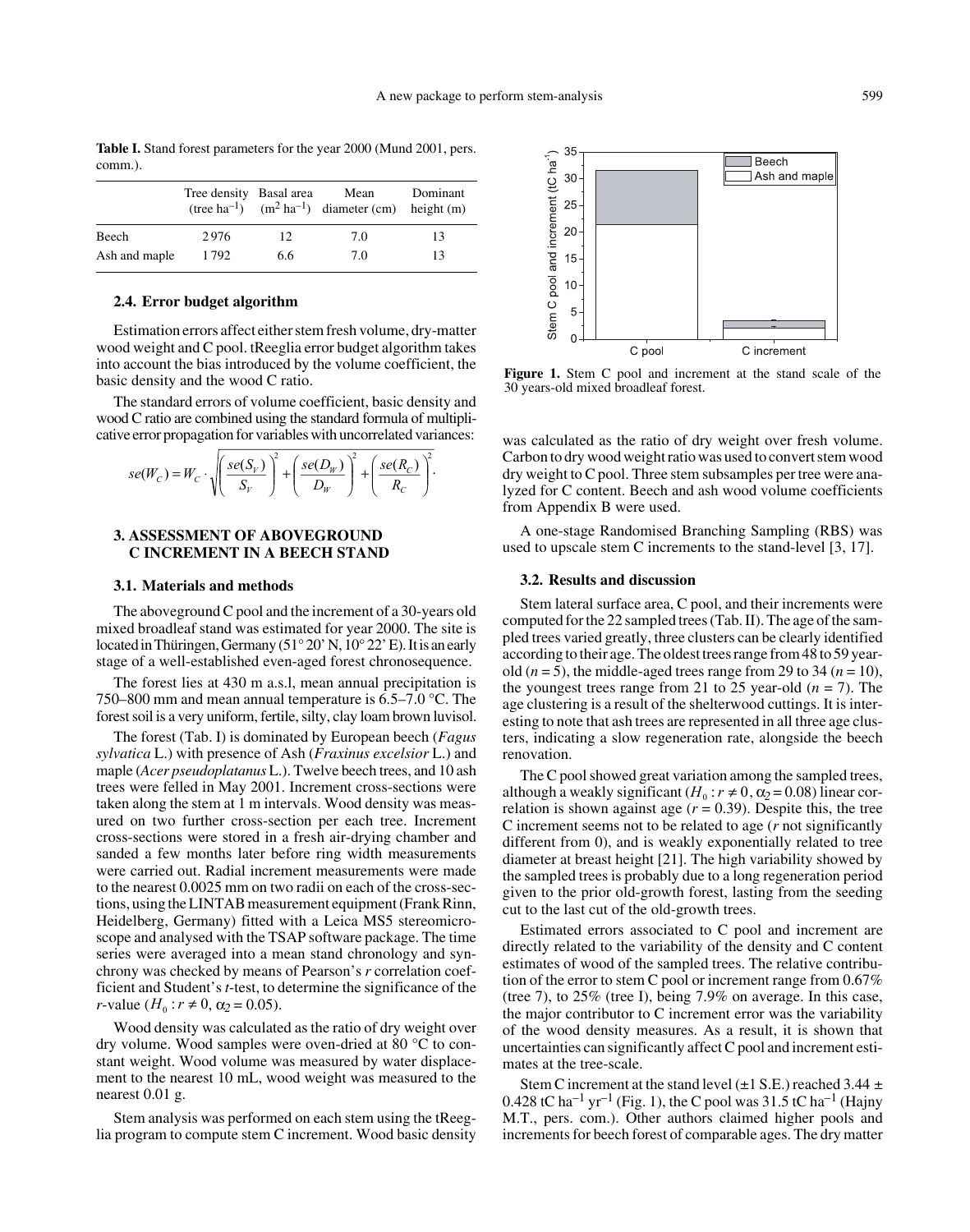| Sample tree      | Cambial age | C pool (kgC) | C pool ste (kgC) | C increment (kgC $yr^{-1}$ ) | C increment ste (kgC $yr^{-1}$ ) |
|------------------|-------------|--------------|------------------|------------------------------|----------------------------------|
| $\mathbf{1}$     | 33          | 31           | 0.86             | $4.2\,$                      | $0.12\,$                         |
| $\boldsymbol{2}$ | 33          | 8.6          | 0.24             | $1.0\,$                      | $0.03\,$                         |
| $\mathfrak{Z}$   | 26          | 40           | $3.5\,$          | 4.9                          | 0.43                             |
| $\overline{4}$   | 34          | 16           | $1.5\,$          | 1.6                          | $0.15\,$                         |
| 5                | $24\,$      | 19           | 0.38             | $2.3\,$                      | $0.05\,$                         |
| $\sqrt{6}$       | 59          | 19           | 0.93             | $2.6\,$                      | $0.12\,$                         |
| $\tau$           | 30          | 24           | $0.16\,$         | 3.5                          | $0.02\,$                         |
| 8                | 55          | 92           | $3.5\,$          | 6.5                          | 0.25                             |
| $\boldsymbol{9}$ | $25\,$      | $1.8\,$      | 0.06             | 0.06                         | $0.00\,$                         |
| $10\,$           | $\sqrt{48}$ | 14           | $0.16\,$         | 0.10                         | $0.00\,$                         |
| 11               | 58          | $21\,$       | $0.48\,$         | 0.17                         | $0.00\,$                         |
| $12\,$           | 29          | $3.4\,$      | 0.27             | 0.14                         | $0.01\,$                         |
| $\mathbf{A}$     | $21\,$      | 4.1          | 0.46             | 0.63                         | $0.07\,$                         |
| B                | $21\,$      | $2.5\,$      | $0.38\,$         | 0.30                         | 0.05                             |
| ${\bf C}$        | $21\,$      | $24\,$       | 3.1              | 3.3                          | 0.43                             |
| ${\bf D}$        | $21\,$      | $17\,$       | $1.0\,$          | $2.2\,$                      | 0.13                             |
| E                | 33          | $21\,$       | 4.9              | $1.1\,$                      | $0.26\,$                         |
| ${\bf F}$        | 33          | $21\,$       | $1.2\,$          | $1.1\,$                      | $0.07\,$                         |
| ${\bf G}$        | 56          | 19           | 0.99             | 0.45                         | $0.02\,$                         |
| H                | 36          | $11\,$       | 1.4              | 0.57                         | $0.07\,$                         |
| $\bf{I}$         | 33          | 6.3          | 1.6              | 0.41                         | $0.10\,$                         |
| L                | 32          | 15           | 0.84             | $1.1\,$                      | $0.06\,$                         |

Table II. Cambial age, C pool and increment of the sampled trees in the mixed broadleaf stand, as for year 2000. Arabic numbers indicate beech trees, letters mark ash trees, "ste" is standard error. The standard error does not take into account the volume coefficient error.

pool of a 38–41 years-old forest was reported to be 165 t ha–1 [2], while the pool of a 35 years-old forest was  $121$  t ha<sup>-1</sup> [5]. Converting both pools to C pools, assuming a C ratio of 0.48, the C pool of the Thüringen forest is very low. The low pool is paralleled by a low increment upon comparison with a 30 yearsold beech stand [16] reporting a Net Primary Productivity of 5.22 tC ha<sup>-1</sup> yr<sup>-1</sup> for the year 1997. These results may point to a low site fertility or to a lack of proper forest management in the Thüringen stand.

# **4. AN INCREMENT CORE TO ASSESS STEM C POOL**

## **4.1. Conceptual framework**

The following example uses tReeglia to compute total tree C pool at year of felling. In even-aged stands stem C pool can be modeled as a function of tree radius and its age. Conifer wood density can be a good proxy of radial increment [4, 18, 27]. They are in fact negatively correlated i.e. higher ring wood densities  $(D_R)$  are associated to smaller radial increments  $(W_R)$ : densities  $(D_R)$  are associated to smaller radial increments  $(W_R)$ :<br> $D_R \alpha W_R^{-1}$ . Evidences of this inverse relationship for Norway

spruce have been claimed in different thinning experiments [23, 28]. However, it should be noted that ring width and its maximum density are also influenced by climatic variability [13].

In trees of same-age, radial increments at any height are positively correlated to stem volume and stem C pool, although the proportionality may vary from year-to-year. As a result, we theorize that wood density is negatively correlated to stem C pool on same-age trees. In any radial section along a tree-stem, if wood density  $(\bar{D_{_W}})$  along the whole section approximates mean wood density of the individual rings  $(D_w \cong D_R)$  then:

$$
D_W \alpha \frac{1}{\sum W_R}.\tag{3}
$$

Being a three-dimensional solid, stem volume is proportional to the squared ring width and to tree height:

$$
V \alpha \left(\sum W_R\right)^2 \cdot h_{tree}, \quad \text{hence: } \sum W_R \alpha \sqrt{V/h_{tree}}. \quad \text{From} \quad (3):
$$
  

$$
D_W \alpha \frac{1}{\sqrt{V/h_{tree}}}, \text{ hence:}
$$

$$
W_{tree}
$$
\n
$$
V \alpha \frac{h_{tree}}{D_W^2}.
$$
\n(4)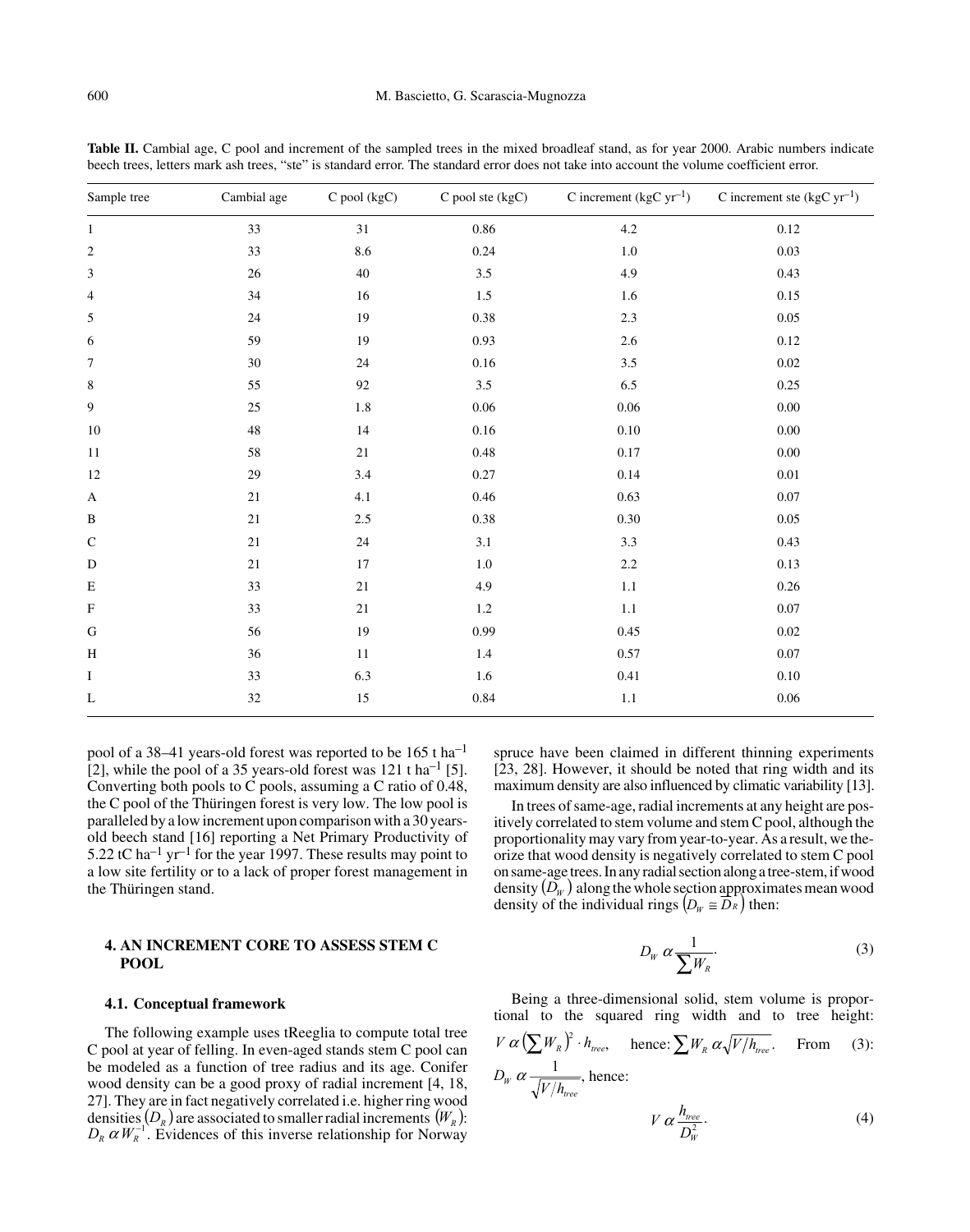

**Figure 2.** Stem C pool trend in *Picea abies* (L.) Karst. even-aged stands. Tree age, height and wood density can be good proxies of stem C pool in conifer even-aged stands.

On the contrary, from the definition of  $W_c$ , assuming  $R_c$  and  $S_V$  as constants, the volume is proportional to the ratio between C pool and wood density:  $V \alpha W_c/D_w$ . Substituting it in (4):<br> $W_c/D_w \alpha h_{tree}/D_w^2$  and finally:  $W_c/D_w \alpha h_{tree}/D_w^2$  and finally:

$$
W_C \, \alpha \, \frac{h_{tree}}{D_W} \,. \tag{5}
$$

Equation (5) expresses the positive correlation between stem C pool and the ratio tree-length over wood density in conifer trees of same age. This relationship could be used in order to assess stem C pool and C increment through a non-destructive direct sampling. This could be simply done by measuring the height of sample trees, extracting an increment core at stump height, measuring its dry-matter wood density and counting its rings to determine the tree age.

## **4.2. Materials and methods**

26 spruce (*Picea abies* (L.) Karst.) trees were felled in four spruce even-aged stands in the Tharandt Wald (Saxony, Germany, 50° 56' N; 13° 28' E). The stands lie in a narrow, gently sloping area, and share the same soil and continental climate features. Annual precipitation is 820 mm, mean annual air temperature is 7.5 °C.

Increment cross-section were taken along the stem at 2.5 m intervals. Further, basic density was measured on three crosssections per each tree. Increment cross-sections, wood density and C content were analysed as for the broadleaf forest case study.

## **4.3. Model validation**

Stem C pool, dry-matter wood density, tree age and length data sets were recorded per each tree. The 26 data sets were plotted in a 3-dimensional plot (Fig. 2). Figure 2 substantiates the positive correlation between stem C pool and tree height over

wood density ratio. At any given tree age, stem C pool increases as the ratio of height over wood density increases. The C pool and height over density ratio variables seem to be strongly correlated. As a matter of facts, denser-wood stems allocate more C (at same-age) and, presumably, will yield better merchantable timber. However, a number of approximations have been involved to achieve equation (5), and it should be validated more extensively.

Wood density assay in conifer plantations could be a good gauge for forest management decisions, as far as thinning practices are concerned. If high mean wood density is desired, trees with high growth rates should be harvested early in thinning operations [4].

**Acknowledgments:** We would like to thank A. Masci (University of Viterbo) for useful advice on forest management and forest growth pattern issues, and M. Gaudet for the french translation. This research has been supported by the EU FORCAST project (contract No. EVK2-CT-1999-00035).

#### APPENDIX A. Index to equation symbols

- *i:* Cross-section increment number
- *n:* Number of boles enclosed by the *n* cross-sections
- *htree:* Stem length at current year
- *vi:* Volume of *i*-th log
- *wi:* Radius of the current-year lower cross-section
- $w_{i+1}$ : Radius of the current-year upper cross-section
- *wn:* Radius of the highest cross-section at current-year
- *Gi:* Basal area of the current-year lower cross-section
- $G_{i+1}$ : Basal area of the current-year upper cross-section
- *Gn:* Basal area of the highest cross-section at current-year
- *hi:* Height of the lower cross-section
- *hi+1:* Height of the upper cross-section
- *hn:* Height of the highest cross-section
- *y:* Any cambial age in the range from 0 to tree age at time of sampling
- *W<sub>C</sub>*: Stem C pool
- *S<sub>V</sub>:* Volume coefficient
- *D<sub>W</sub>:* Stemwood basic density
- *R<sub>C</sub>*: Carbon to dry-matter wood ratio
- *V:* Fresh stem volume
- *V<sub>D</sub>:* Oven-dry stem volume
- *se():* Standard error
- *D<sub>R</sub>*: Tree-ring density
- *WR:* Tree-ring width